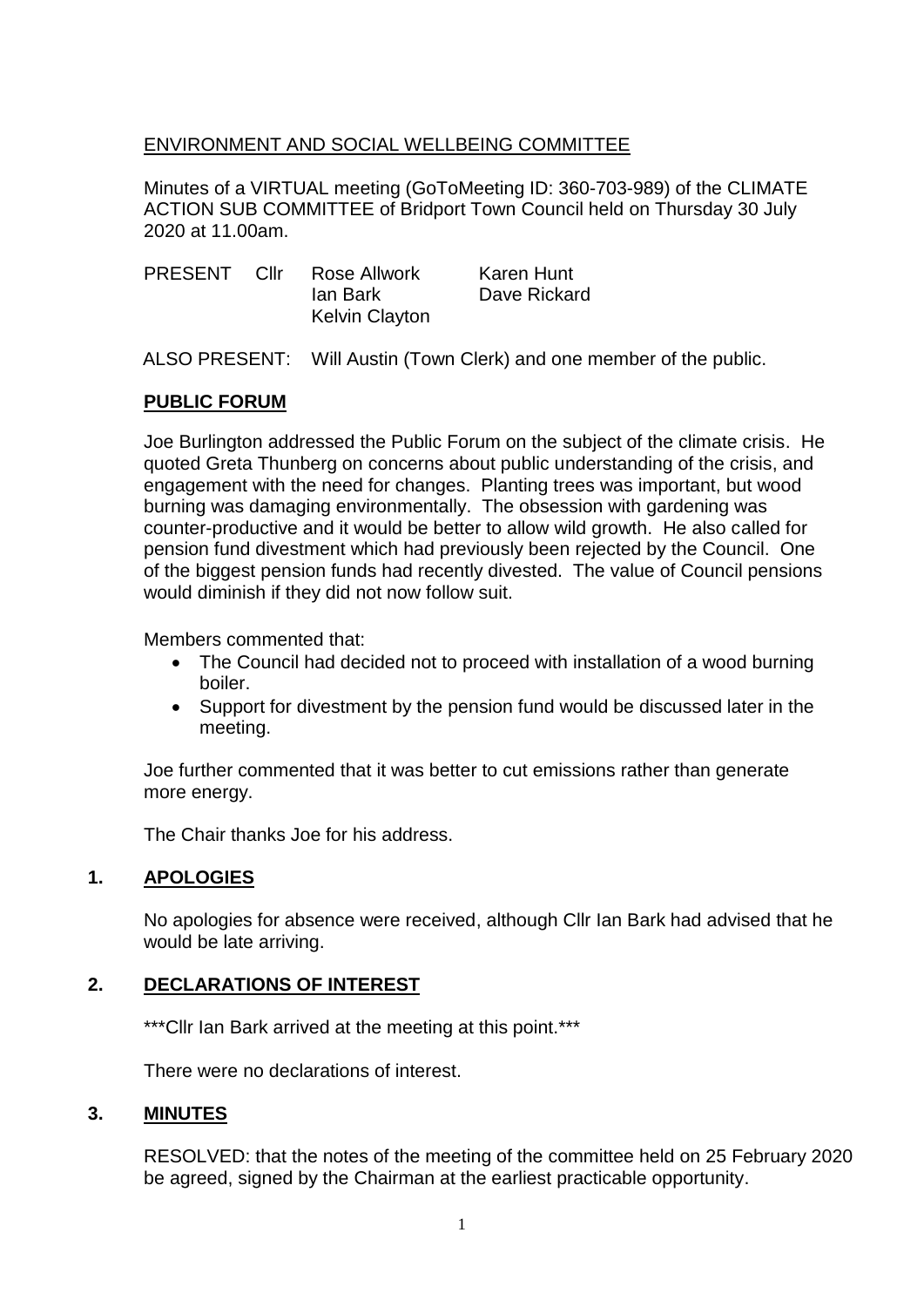### **4. CLIMATE EMERGENCY ACTION PLAN**

The Town Clerk advised that there was no updated information.

Members considered the need for further research into Council energy suppliers.

RESOLVED: that energy suppliers be reviewed under delegation, by the Leader, Chair of the Sub Committee and Chairman of Finance & General Purposes Committee, this review to include establishing whether Energy Local Bridport could supply the Council.

# **5. SOLAR CANOPIES/GROUND LEVEL SOLAR ARRAY**

The Town Clerk reported that four potential providers had been asked to give quotes for installation of solar canopies including car and motorcycle charging facilities, and one had been received and circulated to Sub Committee members. Installation did not look complex, but a formal tender process would be required.

Members discussed:

- The possible inclusion of cycle charging
- Whether to proceed to tender under delegation.
- The need to understand the market more fully.
- Serving 'hard to reach' communities.
- The value of this project as a visible sign of progress with the Climate Action Plan.
- Whether sufficient parking spaces were available at Plottingham.
- Cost effectiveness and the public perception of cost.
- The option to borrow from the Public Works Loan Board.
- The future of the energy/solar market, and concerns that energy costs would not reduce if people did not invest in the technology.

RESOLVED: that a recommendation for next steps be developed through informal consultation with members, to be considered by the Sub Committee in September.

# **6. INTERNAL CAPACITY/RESOURCES**

The Town Clerk reported that discussions had taken place regarding the establishment of a dedicated climate action resource in the Outdoor Team. This would need cover and supervision. An administrative apprentice was also being considered, which could provide support to the delivery of the action plan, albeit that the role would have other duties not related to the Sub Committee remit. Technical work would be met through external contracts.

RESOLVED: that the report of the Town Clerk be noted.

# **7. POST-COVID-19 TRANSPORT**

The Chair invited members to engage in a general discussion on the future of transport.

The Town Clerk reported on progress in discussion with Dorset Community Transport who had been identified to provide the Service 7 community bus.